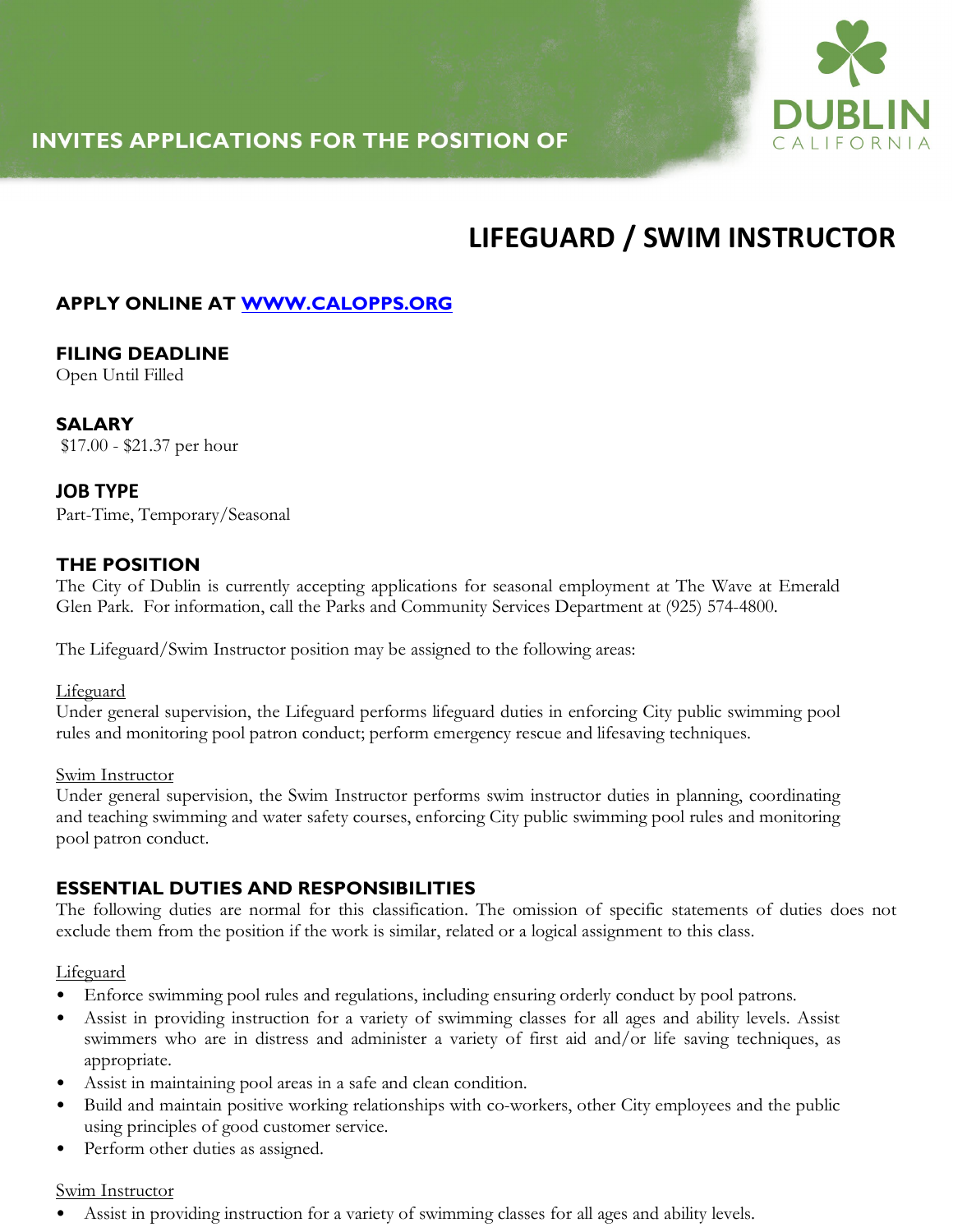- Assist in maintaining pool areas in a safe and clean condition.
- Build and maintain positive working relationships with co-workers, other City employees and the public using principles of good customer service.
- Perform other duties as assigned.

# **QUALIFICATIONS**

#### Training and Experience

- 1. Education: There is no educational requirement for this class; equivalent to completion of two years of high school is desirable. At time of hire, must be 15 years of age or older.
- 2. Experience: Demonstrated experience in skilled aquatic activities is desirable.

### Knowledge Of

• Use and care of lifesaving techniques and equipment used at public swimming pools.

#### Ability To

- Learn and enforce City swimming pool rules, regulations, and policies.
- Perform lifesaving strokes according to American Red Cross standards, perform lifesaving and emergency first aid techniques and practices; engage in physical activity.
- Follow written and oral instructions.
- Communicate in an effective manner.
- Exercise courtesy and tact in dealing with pool patrons.
- Deal with difficult or stressful situations in a calm and professional manner.
- Establish and maintain cooperative working relationships with those contacted in the course of work.

#### Licenses, Certifications, Special Requirements

- 1. Current certification in American Red Cross CPR for the Professional Rescuer with AED; Lifeguard Training with Administering Emergency Oxygen; and Emergency Response (Title 22).
- 2. This classification is designated as a Mandatory Reporter; Completion of Mandatory Reporter training is required within one month of employment.
- 3. Any offer of employment to an adult who will have direct contact with minors is conditional upon submission of a completed fingerprint screening and a satisfactory background check.

# **BENEFITS**

Other than statutory law, AB1522 (CA Paid Sick Leave law), there are no benefits for part-time, temporary/seasonal positions.

# **PHYSICAL STANDARDS**

The physical standards described are representative of those that must be met by employees to successfully perform the essential functions of this class. Reasonable accommodations may be made to enable individuals with disabilities to perform the essential functions. On a continuous basis, know and understand all aspects of the job; intermittently analyze work papers, reports and instructions, observe, identify, and report operational problems. On an intermittent basis, sit in lifeguard station for long periods of time; stand, walk, and bend while monitoring various swimming activities; squat, climb, kneel and twist intermittently when setting up various programs; perform various swimming techniques; perform simple grasping and fine manipulation; and lift or carry weight of 100 pounds or less.

# **THE SELECTION PROCESS**

The best-qualified candidates, as determined by an initial screening of applications, will be invited to participate in an interview process which will consist of written and/or oral components. The City reserves the right to test an applicant in any other manner to determine suitability and to alter any aspect of the selection process. Meeting the minimum requirements listed in this job description does not guarantee advancement in subsequent phases of the selection process. No faxed or e-mailed applications will be accepted.